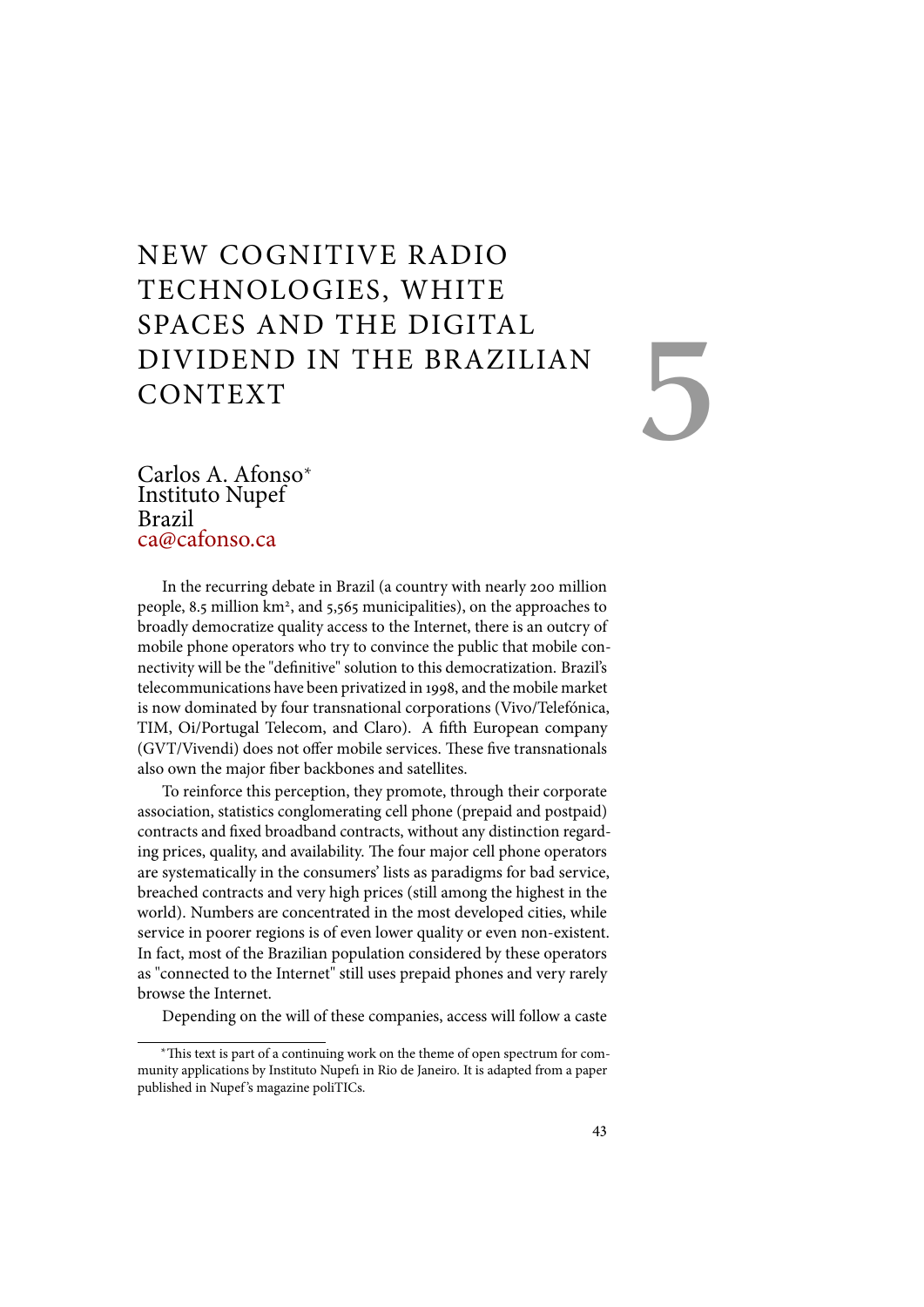structure - the ones who can pay hefty prices and live in more developed areas will have the best mobile service in their smartphones. They usually are the ones who also have a good fixed broadband connection at home. Prices in these cities are driven a bit down because these are the markets where all five companies try to compete for broadband service, either fixed or mobile. Most of the others will have to accept a very restricted mobile access to the Internet and, if they are lucky, a low-speed fixed broadband connection at home.

However, wireless services both in urban and rural areas can go well beyond mobile services based on a cellular network. Beyond what is already generally known in domestic and community applications using unlicensed or "light-licensed" bands of the so-called "WiFi" spectrum (in most countries using the 2.4 GHz and the 5.8 GHz bands), new techniques of digital radio communication have emerged which make highly efficient use of the available spectrum either in primary or secondary use modes. In particular, there is a new breed of software radios known as "cognitive radios"

Also, one ought to keep in mind the need for significant investments in fiber backbones through which data to and from millions of cell phones, wireless networks, and fixed connections circulate. Data presented by Cisco<sup>1</sup> estimate that global mobile data traffic will grow 26 times from 2010 to 2015 in mobile networks, when about 230 petabytes per day (or 2.67 terabits per second) will be transported - especially due to the growing demand for mobile video and access to Internet cloud services.

Besides expanding on the number of base stations (the mobile network's "cells") to relieve congestion on the existing ones (in Brazil there may be up to ten times more cell phones per base station than in the USA or Europe), it is necessary to invest in backbones which transport calls and data among these stations and from them to the Internet. Optical fiber branches of these backbones ought to reach all municipalities, with abundant, future-proof physical capacity, offering one or more points of presence with the guarantee of isonomic access at reasonable prices to community, research, and municipal networks, as well as to local entrepreneurs who may provide a number of Internet services. These are prerequisites to enable broad use of the new radio technologies in boroughs, cities, sparse urban communities and the rural areas in each municipality.

# 5.1 which spectrum are we talking ABOUT?

Electromagnetic radiation becomes more directional and more vulnerable to physical obstacles and climatic conditions as the frequency increases. While AM radio (frequencies between 535 kHz and 1.65 MHz in

1. Cisco, Cisco Visual Networking Index: Global Mobile Data Traffic Forecast Update, 2010-2015, February 2011.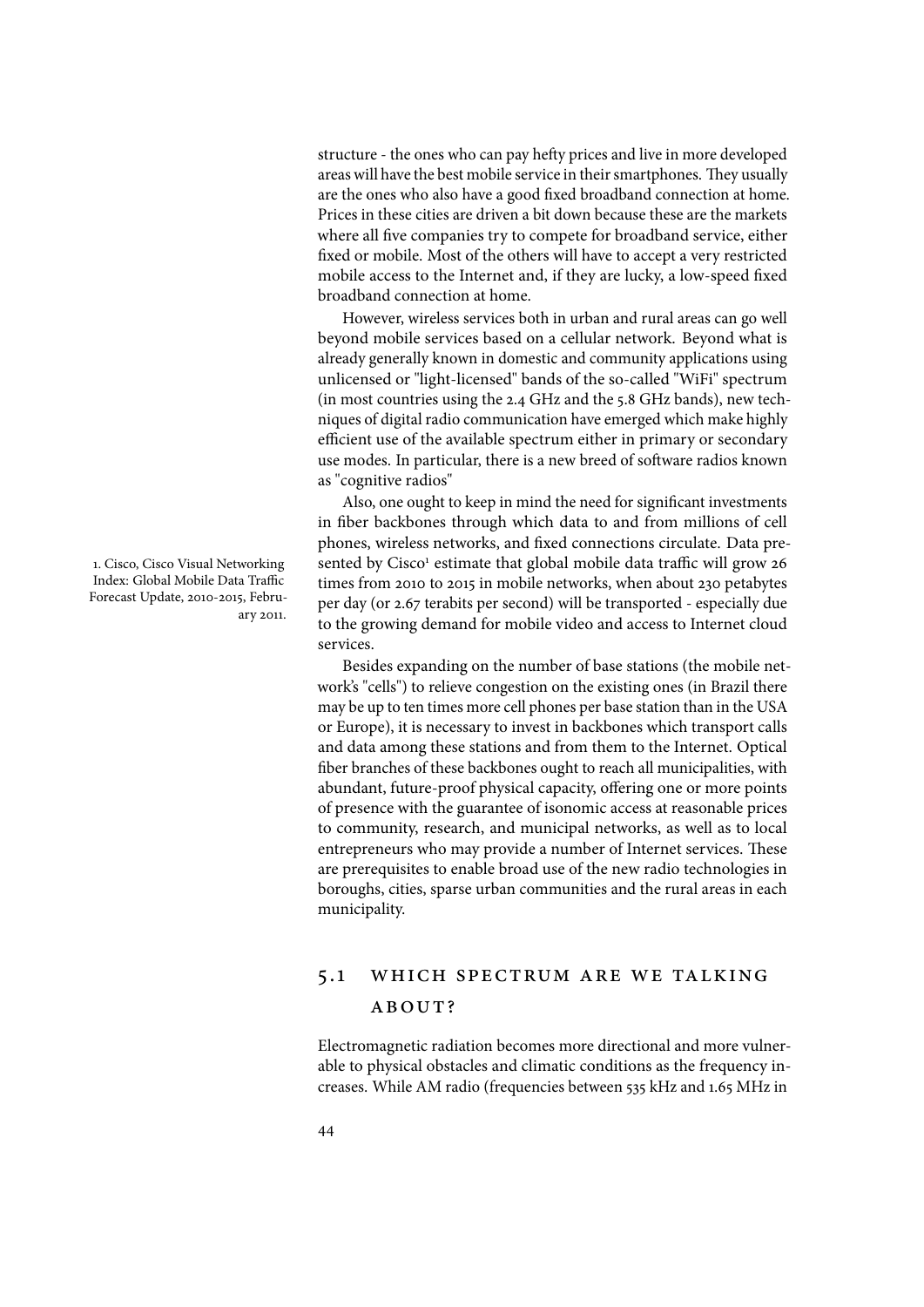the Americas) or traditional tropical or short wave radio may reach thousands of kilometers, FM radio and television in VHF or UHF channels barely go beyond the horizon without the help of repeaters.

Certain frequency bands are designated by the International Telecommunication Union (ITU)<sup>2</sup> as unlicensed, with power and antenna gain  $\frac{2. \text{http://itu.int}}{2. \text{http://itu.int}}$ limitations that restrict the range. These are used for home wireless phones, remote controls, and "bluetooth" devices. It is up to the regulator in each country to establish the specific requirements for commercial or non profit usage, and different strategies have been adopted in regard to the WiFi devices. In order to operate in these bands with longer range or higher power (for example, in community networks, municipal networks, local wireless access providers) a license is required in many countries.<sup>3</sup> 3. Brazil maintains two types of

Most bands are licensed and rigorously controlled exclusively for specif use by certain operator in a given geographical area. The allocation of these bands is done through bids, auctions or authorizations of several types, usually at very high prices, accessible only to larger telecommunications and media companies.

Brazil considers the spectrum to be an asset of the commons - it cannot be bought or sold. For licensed portions of the spectrum, licenses are issued (through bidding, auctions or other granting forms) for primary use in certain regions for a limited time, subject to renovation under certain conditions. No one can "own" spectrum in Brazil - or at least this is what the law says. Also, even in the case of unlicensed spectrum bands, equipment must be certified by the telecommunications regulator.

WiFi radios are well known as software-driven radios which use spread spectrum techniques to share the unlicensed bands with many other radios in a given area. These are frequently used in community and municipal networks, as well as for local commercial services. A typical application in a community network is the use of dual-band radios which operate simultaneously in the 2.4 and 5.8 GHz bands - where the higher frequency is used to interconnect the radios, thus extending the network range, and the lower is employed to distribute the signal in each small area.

Recent advances which combine computing power, information logistics and advanced digital radio techniques have led to what is known today as cognitive radios. These are software radios specially conceived to operate in several frequencies in programmable automatic mode, either by accessing data in a remote database to obtain available frequencies in its operating area (information logistics), or through sophisticated sensing algorithms to detect available frequencies (computing power), thus even allowing for secondary use (i.e., coexisting with the primary use allocated by the regulator) of frequencies without affecting their primary use. As an example, an operator might hold a primary use license in the 700 MHz band, but uses only certain portions of it in each region - a cognitive radio can identify which portions are not in use every fraction of a second and operate in these frequencies, thus

"light licenses" for wireless services networks, which are required even if unlicensed devices are used if they reach beyond the operator's premises or operate at 400 mW or more. For commercial operation the license is known as SCM and requires a single payment of about US\$200. For non profit operation (community or municipal networks) there is the SLP license, at the same cost.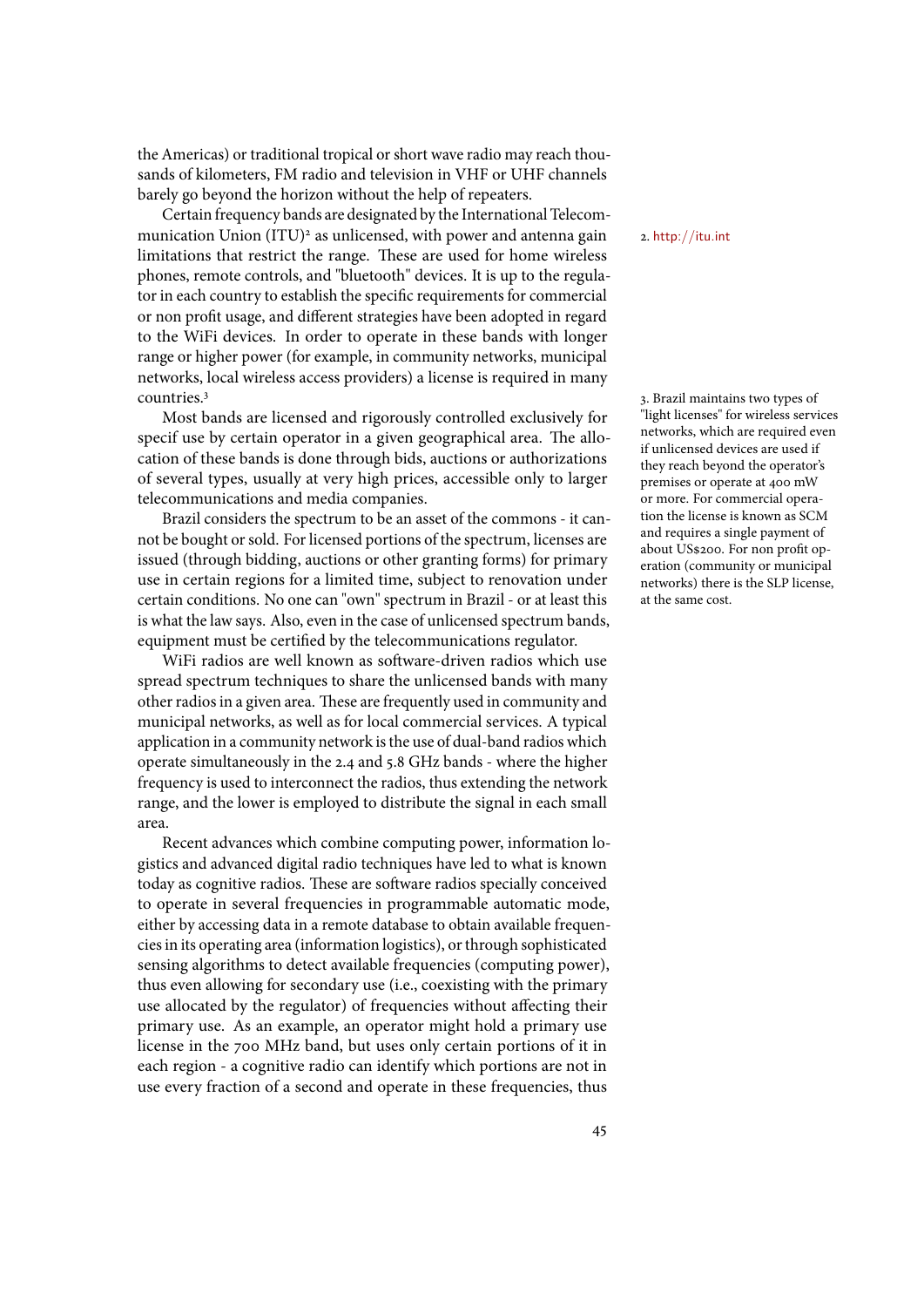providing other services.

Cognitive radios are already capable of operating in several portions of the spectrum, expanding its data transmission capacity. One example is a radio capable of operating in any frequency between 100 MHz and 4. "Frequency-Hopping Radio 7.5 GHz delivering up to 400 Mbps.<sup>4</sup>

Wastes Less Spectrum", Technology Review, June 13, 2012, http: //www.technologyreview.com/ news/428182/frequency-hoppingradio-wastes-less-spectrum

# 5.2 the digital dividend and white **SPACES**

Each country has its own spectrum attribution table (which defines which services should be run on which chunk of spectrum), generally compatible with the attribution proposals agreed upon at the ITU. The "beach front property" of the spectrum is currently between 50 MHz and 6 GHz. This includes all FM and TV (analog and digital) bands, as well as the numerous frequency bands for mobile telephony and point-to-point/multipoint data links, among several others.

Television channels in the Americas are in the ranges 54-88 MHz and 174-216 MHz for VHF (channels 2 to 13) and 470-890 MHz for UHF (channels 14 to 83). The range  $88-174$  MHz is allocated to FM radio, aeronautical radio services, and ham radio. Analog TV channels in Brazil broadcast with the PAL-M standard - a variation USA's NTSC using the European PAL color standard. As with NTSC, each channel bandwidth is 6 MHz. Channel 37 is reserved for radioastronomy, and channels 53 to 83 (698-890 MHz) are reserved for mobile terrestrial services to be granted to operators of 4G/LTE services.

Since digital TV uses less spectrum than the analog one, the transition to digital has produced what the ITU calls "digital dividend". Also, in analog broadcasting a blank (non used) channel is required between two contiguous channels to avoid interference - these empty channels are called "white spaces". Thus, channels  $2$  and  $4$  can coexist in a given area, but channel 3 must remain empty. With digital broadcasting this separation is no longer required, as the technology enables the use of adjacent channels without mutual interference.

The new opportunities for efficient use of the spectrum in community networks, particularly with cognitive radios, are significantly enhanced with the availability of channels from white spaces and gains from the digital dividend. These frequencies propagate to far longer distances than the ones currently used for WiFi. This offers an exceptional opportunity to connect sparse communities in rural areas, especially because there are no plans to extend fiber to these communities.

Digital TV is regulated in Brazil by decrees 4901/2003 and 5820/2006, with the creation of the Brazilian digital TV system (Sistema Brasileiro para Televisão Digital, SBTVD<sup>5</sup>). The regulator has defined 45 channels (UHF channels 14 to 69, in the range 470-806 MHz)<sup>6</sup>. The current holders of analog channels have been automatically assigned digital

# 5. http://en.wikipedia.org/wiki/ **SBTVD**

6. The complete list of channel distribtuion in Brazilian cities is on Wikipedia: http://pt.wikipedia. org/wiki/Anexo:Lista\_de\_canais\_ da\_televis%C3%A3o\_digital\_ brasileira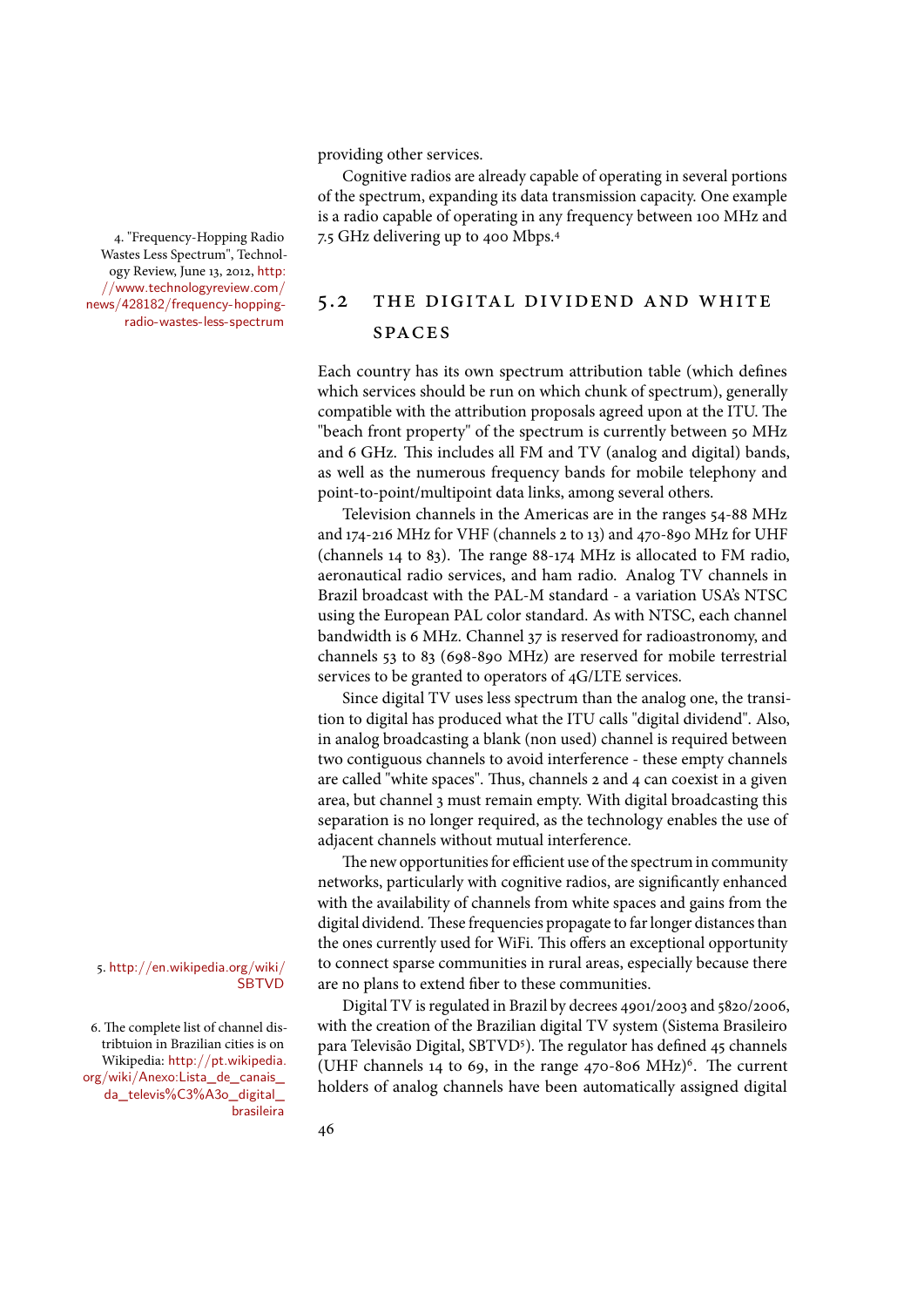channels. The bandwidth for each channel continues to be 6 MHz, and commercial channels are not allowed to operate with multiprogramming - this is only allowed for public services.<sup>7</sup> 7. "TV Digital: Minicom per-

SBTVD is a modified version of the Japanese platform ISDB-T, and is known internationally as ISDB-Tb. This modified version has also been adopted by Argentina, Chile, Peru, Venezuela, Ecuador, Paraguay and Costa Rica. Several other contries in Latin America and in Africa have also adopted or are considering adoption of the Brazilian system. ISDB-Tb uses H.264 (MPEG-4 AVC) for video compression and a middleware developed in Brazil - the Ginga system. In April of 2009 the ITU certified the Ginga-NCL module and its programming language NCL/LUA as the first international recommendation for interactive digital multimedia environments for digital TV and IP-TV (ITU recommendation H.761).

Each channel allows broadcasting of one program in full high definition (1080p) or simultaneous broadcasting of a high definition channel (720p) and a standard channel (480p) - this latter form is the one being adopted by the main broadcasters already operating digital TV services.

While full transition to digital TV in Brazil is not expected to complete before 2020, the use of white spaces with cognitive radios is possible right now, depending only on regulatory decisions.

# 5.3 advances in developed **COUNTRIES**

The first commercial network using white spaces was deployed in Wilmington, North Carolina, culminating a regulatory process initiated by the Federal Communications Commission (FCC) in May, 2004, when a public consultation on the use of unlicensed devices on unused TV channels was issued <sup>8</sup>. As a result, in September 2006, the Engineering and actual orders.com/sites/ and Technology Office of the FCC announced a "projected schedule for proceeding on unlicensed operation in the TV broadcast bands" <sup>9</sup> .

Given its propagation characteristics, the Wilmington network enables a far easier positioning of certain connected devices and services, like the municipal network of monitoring cameras, public vehicles communication, and the activation of local WiFi access points. Interference with the existing TV channels is avoided because the radio must consult a database of occupied broadcasting channels before transmission is allowed.

The USA has been pondering the destination of analog TV channels for digital applications since 2002. At the end of 2008 the FCC agreed to open the white spaces for unlicensed or light-licensed use. In September 2010, the FCC approved rules to operate radios in white spaces, as well as in free channels left by the transition to digital TV. To enable automatic channel selection by the cognitive radios a central geolocation database providing information on free channels has been activated. mite compartilhamento de multiprogramação," SINRAD-DF, 13/março/2012, http://www. radialistasdf.com.br/noticia2. php?id=758

elizabethwoyke/2012/01/26/ worlds-first-commercial-whitespaces-network-launching-todayin-north-carolina/

9. US Federal Communications Commission, "Office of Engineering and Technology Announces Projected Schedule for Proceeding on Unlicensed Operation in the TV Broadcast Bands", DA 06-1813, ET Docket Nr. 04-186, Sept.11, 2006.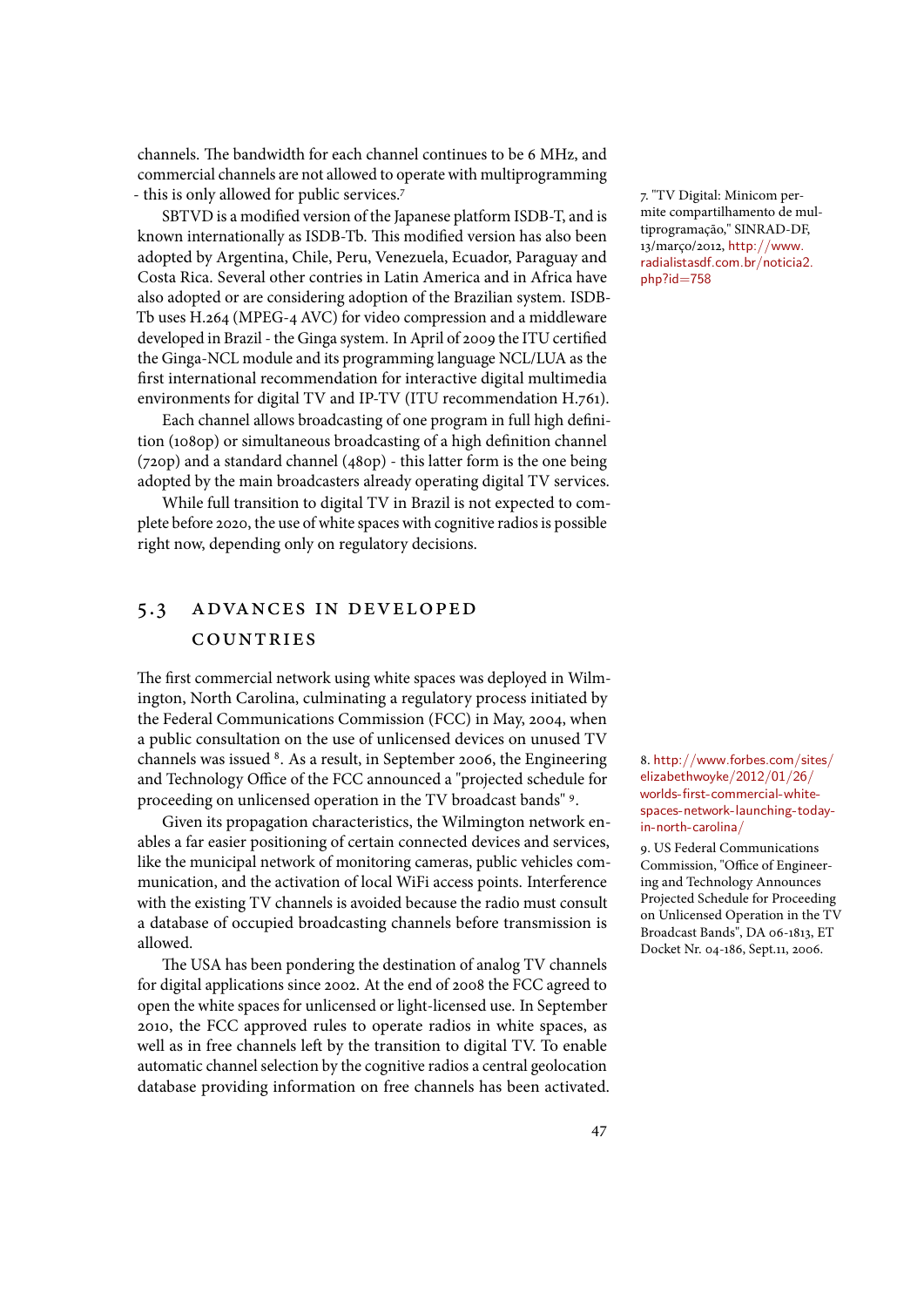following bands are available for unlicensed or light-licensed use: 566- 590 MHz (current UHF channels 33 to 35) and 806-854 MHz (VHF channels 63 to 68). The ranges 470-550 MHz, 790-806 MHz and 630- 790 MHz are reserved for digital TV, totalling 259 MHz of spectrum, or 34 8 MHz channels. Some minor variations might happen with the relocation of bands currently being used for radar and radioastronomy.

12. See the example of Petrobras in Brazil at http://convergenciadigital. uol.com.br/cgi/cgilua.exe/sys/ start.htm?infoid=27950

Radios thus check this database to obtain a list of available channels in its area of operation, in order to protect the primary user of the spectrum from interference. A total of 48 analog TV channels, spanning 288 MHz of bandwidth, can be accessed for unlicensed or light-licensed use. Meanwhile, a new standard for cognitive radio for these applications 10. http://www.ieee802.org/22 was developed by the IEEE (802.22) <sup>10</sup> and published in 2011.

> The FCC has been supporting since 2009 (through regulatory measures and concrete experiments), the use of cognitive radio technologies in municipal and community networks. This has stimulated manufacturers to launch commercially available cognitive radios for these applications. With these advances, network architectures can be optimized for the coverage of large areas with the adequate combination of cognitive radios in the TV bands with WiFi radios in the 2.4 GHz and 5.8 GHz bands, as well as underlying fiber, thus significantly increasing the options at hand for the design of optimal municipal networks.

In August, 2011, Industry Canada carried out a public consultation for the possible use of unlicensed cognitive devices using white spaces or free channels below 698 MHz. Since September 2010, Canada follows a policy of light licensing for these bands, similar to the USA's. For applications in rural areas, also under light licensing, Canada reserved the ranges 512-608 MHz and 614-698 MHz. Other countries which have 11. In the United Kingdom the  $\qquad$  progressed with similar rules are Finland, the United Kingdom  $^{\rm n}$  and Japan. The European Union is working to define similar common rules.

The advance of cognitive radio technologies enables numerous applications for secondary use of the spectrum. With the use of advanced modulation technologies (like the ones currently deployed with 4G/LTE networks) data densities of 15 bit/Hz or more can be reached. On a white space 6 MHz channel, with this density data transmission can theoretically reach 90 Mbps (compared to 20 Mbps of digital TV broadcasting). As already mentioned, a radio can combine several channels to increase throughput.

In the 450 MHz band there are already commercial devices and concrete examples of deployment of cognitive radio for interconnecting offices in companies which traditionally use this band for its internal networks<sup>12</sup>. In this case there should be flexibility in the regulation to allow for secondary use, especially in rural areas and to connect sparse communities.

# 5.4 perspectives in brazil and its region

While in the USA and other developed countries there has been a significant advance in regulatory strategies associated with cognitive radio technologies to enable its broad deployment to optimize spectrum usage at the edge, in Brazil and other countries of the region these initiatives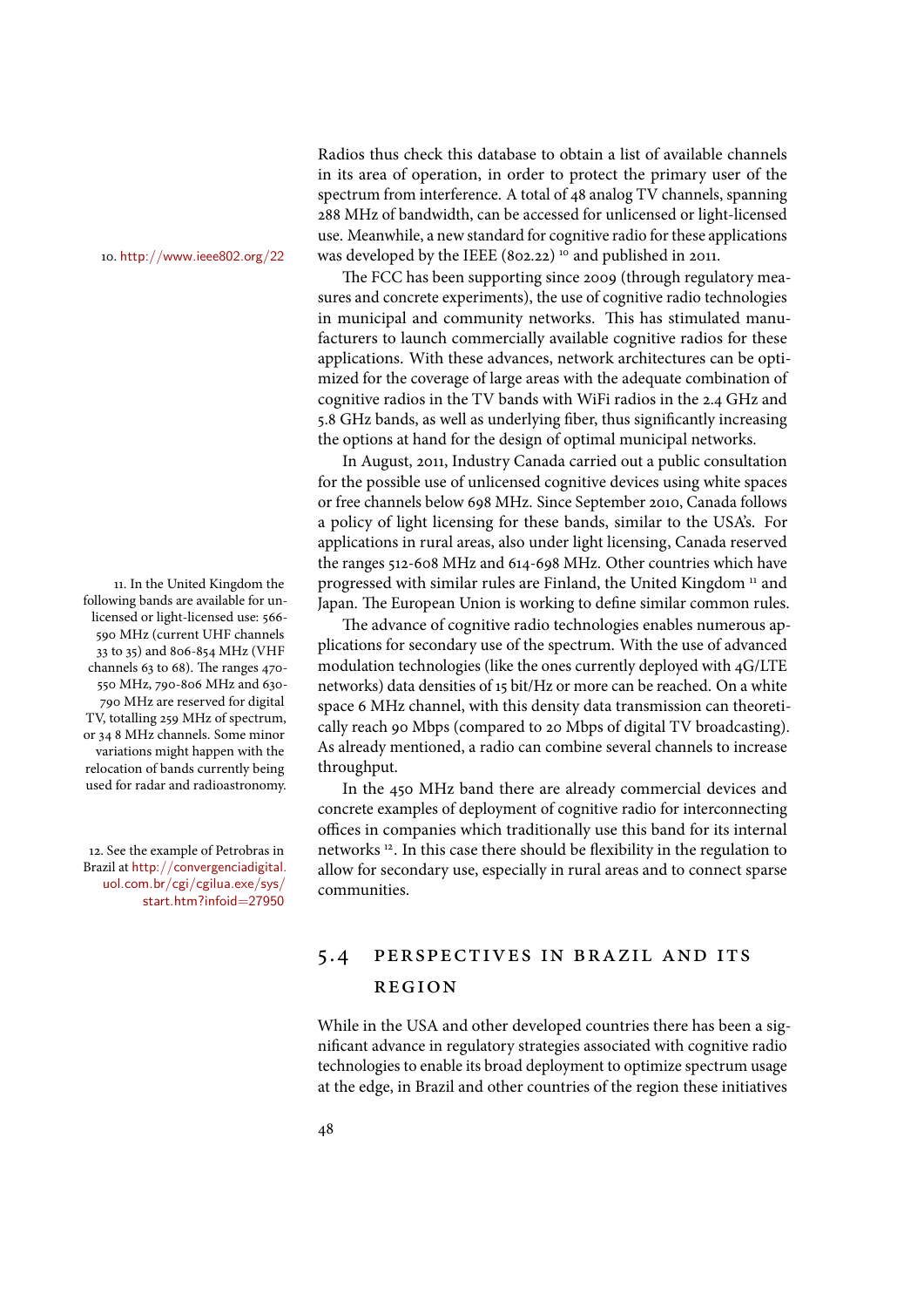have been timid at the best. Communities and local governments, without qualified information, are unable to demand proper regulations to facilitate licensing in the available chunks of the TV bands, and the regulatory agents are basically concentrated in responding to the commercial demands of the large media and telecommunications companies.

The digital dividend is a specially delicate case, since the current holders of analog TV channels (large media networks) have plans to occupy these channels for their own future digital services - and they of course also eye the white spaces. On the other hand, under the argument of "spectrum crunch", mobile phone companies are also disputing these bands. A report for AHCIET and GSMA<sup>13</sup> argues that coverage of 13. http://www.ahciet.net mobile broadband could be from 75% to 95% in Argentina and Brasil, from 53% to 90% in Colombia, from 39% to 94% in Mexico, and from 65% to 89% in Peru <sup>14</sup>. But the outcome of these disputes is not clear. Just 14. Study by Telecom Advisory Seras the telecommunications companies seek to offer multimedia services (IP-TV and others), the current media companies wish to provide digital wireless services in these bands.

In this dispute around white spaces and the digital dividend, media companies in Brazil argue that it is too early for the regulator to take decisions on these channels, and that the telecommunications operators already retain a lot of spectrum which they use inefficiently. According to the calculations of one of the corporate media associations (ABERT) <sup>15</sup>, the telecommunications companies in the country already hold spec- 15. http://www.abert.org.br trum equivalent to a total range of 795 MHz, while in the USA, where usage is much more intense, this total is 574 MHz - and in both countries there is evidence of inefficient spectrum usage <sup>16</sup>. ABERT also argues 16. Luís Osvaldo Grossman, "Teles that the claimed need of 1,280 MHz of additional spectrum for a sample of 14 countries is not confirmed in practice.

The Ministry of Communications (MiniCom) informs that the reattribution of these channels will only happen when the transition to digital TV is complete. Civil society organizations which monitor spectrum policy in Brazil insist that attribution and distribution of spectrum ought to be decided on the basis of public consultations with society and not just taking into account business models. The Brazilian Constitution foresees a pervasive public TV system, but this has not advanced as it should, partly because of the alleged "lack of spectrum". However, digital TV provides an exceptional opportunity to realize in full the constitutional goal<sup>17</sup>.

While in the USA, Canada and Europe practically the bulk of regulation for community use has already been established or is in its final stages, with actual commercial or community installations already in operation in some municipalities, in Brazil Anatel is concentrated only in the licensing of mobile services in the 4G/LTE modality in the range 698-806 MHz<sup>18</sup>. For ITU's Region 2, Recommendation 224 defined this 18. Anatel, Portaria 681, Aug.6th, range for mobile services. This ITU Recommendation was discussed in the Interamerican Telecommunications Commission (CITEL, a commission of the OAS 19) in 2006, which defined the ranges 698-764 MHz  $\quad$  19. http://web.oas.org/citel/en/

vices LLC (TAS) for the GSMA and AHCIET. See http://convergenciadigital. uol.com.br/cgi/cgilua.exe/sys/ start.htm?infoid=27781

e radiodifusão afiam disputa pelo 700 MHz", Convergěncia Digital, Nov.25th, 2011, in http: //convergenciadigital.uol.com. br/cgi/cgilua.exe/sys/start.htm? infoid=28199

17. Intervozes is one of these civil society organizations, http://www. intervozes.org.br, and another one is Nupef, http://www.nupef.org.br

 $2012.$ 

Pages/default.aspx